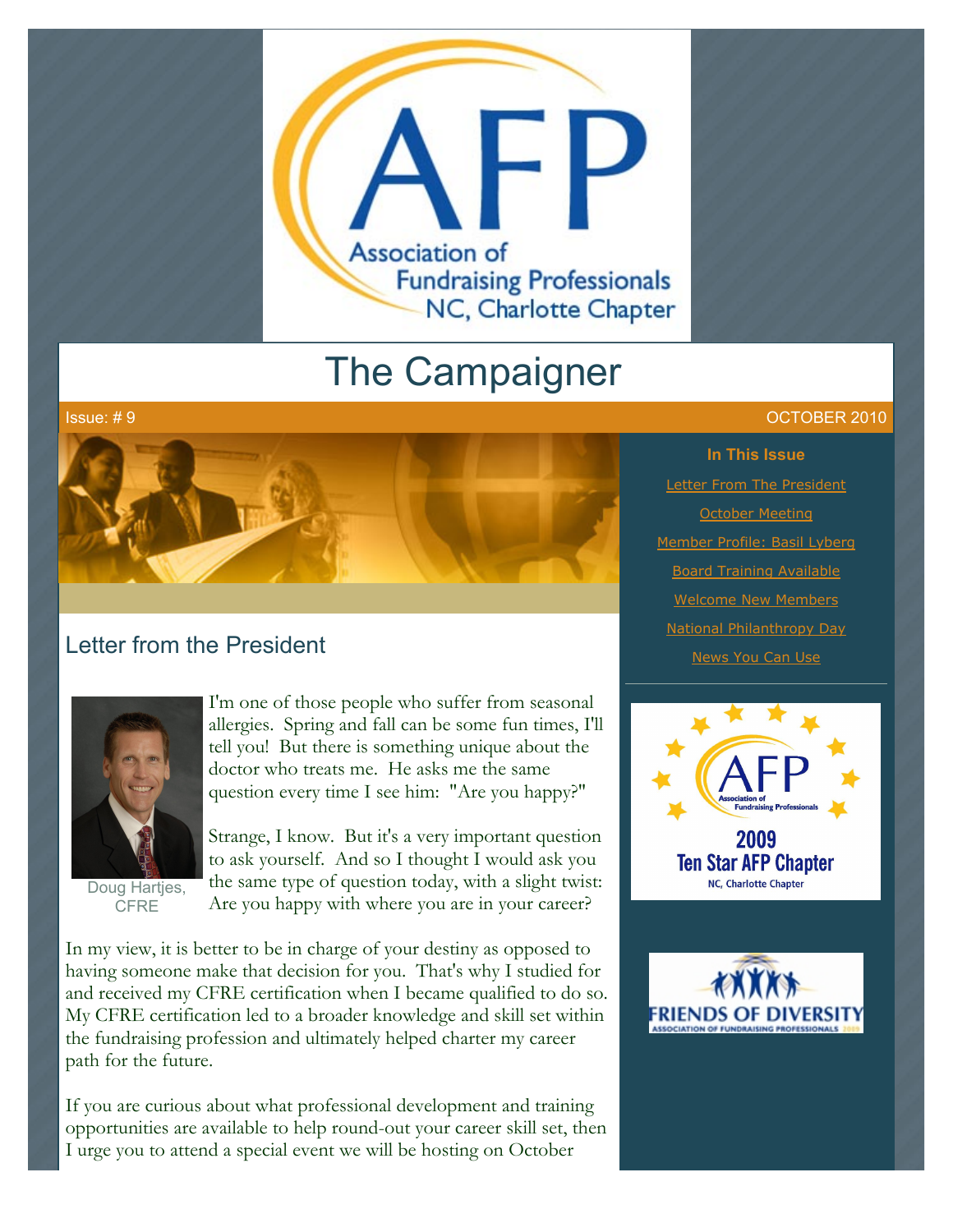27th called Career Development for Nonprofit Professionals. We will have dual programs at the event - one for emerging professionals and the other for established professionals.

Want to know more? Click [here](http://www.afp-charlotte.org/rsvp_details.html?id=2945) for more information and to register for this event.

I hope to see you at the event!

Doug Hartjes, CFRE President, AFP Charlotte

# October Monthly Meeting

**Throwing Good Money Out the Window: Ten Common Fundraising Mistakes and Their Solutions**

#### **October 20, 2010 Crowne Plaza 11:15 Networking 11:45 Lunch & Program**

Building donor confidence must be a strategic objective of every non-profit organization. Competition for resources has increased while available resources have decreased. The good news is that Americans are still giving time, talent, and treasure. As the economy slowly recovers, non-profits need to effectively manage their fund raising. But many non-profits are plagued by common mistakes that hamper their ability to successfully raise funds. It doesn't matter if the agency is focused on animal welfare, land conservation, hospice services, economic development, healthcare services or education; these common mistakes regularly diminish fundraising capacity. Whether the economy is robust or bust, overcoming these mistakes will help your organization strategically position itself to be more competitive.

Bill Peck is president of [Organizational Solutions Inc.](http://www.orgsoln.com/),and has over 25 years of nonprofit experience as an executive, consultant, and mentor in the areas of nonprofit management, strategic planning, fundraising, community affairs, and training. He has worked with nonprofit organizations throughout the southeastern United States, providing fund development (annual and capital campaigns), organizational management services, strategic planning, board and staff development, and training. As a consultant, Bill has designed and implemented annual and capital campaigns ranging in size from \$1 million to \$200 million and managed major gifts from \$10,000 to \$1 million. Bill resides in the Durham/Cary, North Carolina area. [REGISTRATION LINK](http://www.afp-charlotte.org/rsvp_details.html?id=2967)

# Member Profile

Basil Lyberg

Basil Lyberg is an active AFP member and his passion for fundraising and helping others has brought him full "cycle." Throughout his career, Basil has worked with charity cycling events such as the Journey of Hope, Gear Up Florida and most recently, 24 Hours of Booty-where today he serves as Executive Director.

> In his first fundraising experience, Basil participated in a cross-country bike ride to raise money for people with disabilities.



**Upcoming Meetings: For more information on these and other programs, click here** 

WEBCONFERENCE: Annual Campaign: Raising More Money [with Fewer Resources: October 7](http://www.afp-charlotte.org/rsvp_details.html?id=2822), 2010

Throwing Good Money Out the [Window: Ten Common Fundraising](http://www.afp-charlotte.org/rsvp_details.html?id=2967) Mistakes and their Solutions: October 20, 2010

[Senior/CFRE Forum:](http://www.afp-charlotte.org/rsvp_details.html?id=2945) October 27, 2010

[WEBCONFERENCE: AFP Think Tank:](http://www.afp-charlotte.org/rsvp_details.html?id=2824) Ethics in Fundraising: October 27, 2010

> [National Philanthopy Day:](http://www.afp-charlotte.org/rsvp_details.html?id=2925) November 10, 2010

### **National Philanthropy Day Sponsors**

**Heart of Platinum Sponsor Blue Cross Blue Shield of North Carolina Foundation** 

**Heart of Gold Sponsor UNC Charlotte** 

## **Heart of Silver Sponsors**

CPCC Foundation, Inc. The Greater Charlotte Cultural Trust **Davidson College** Leave a Legacy Norsan#Multimedia WFAE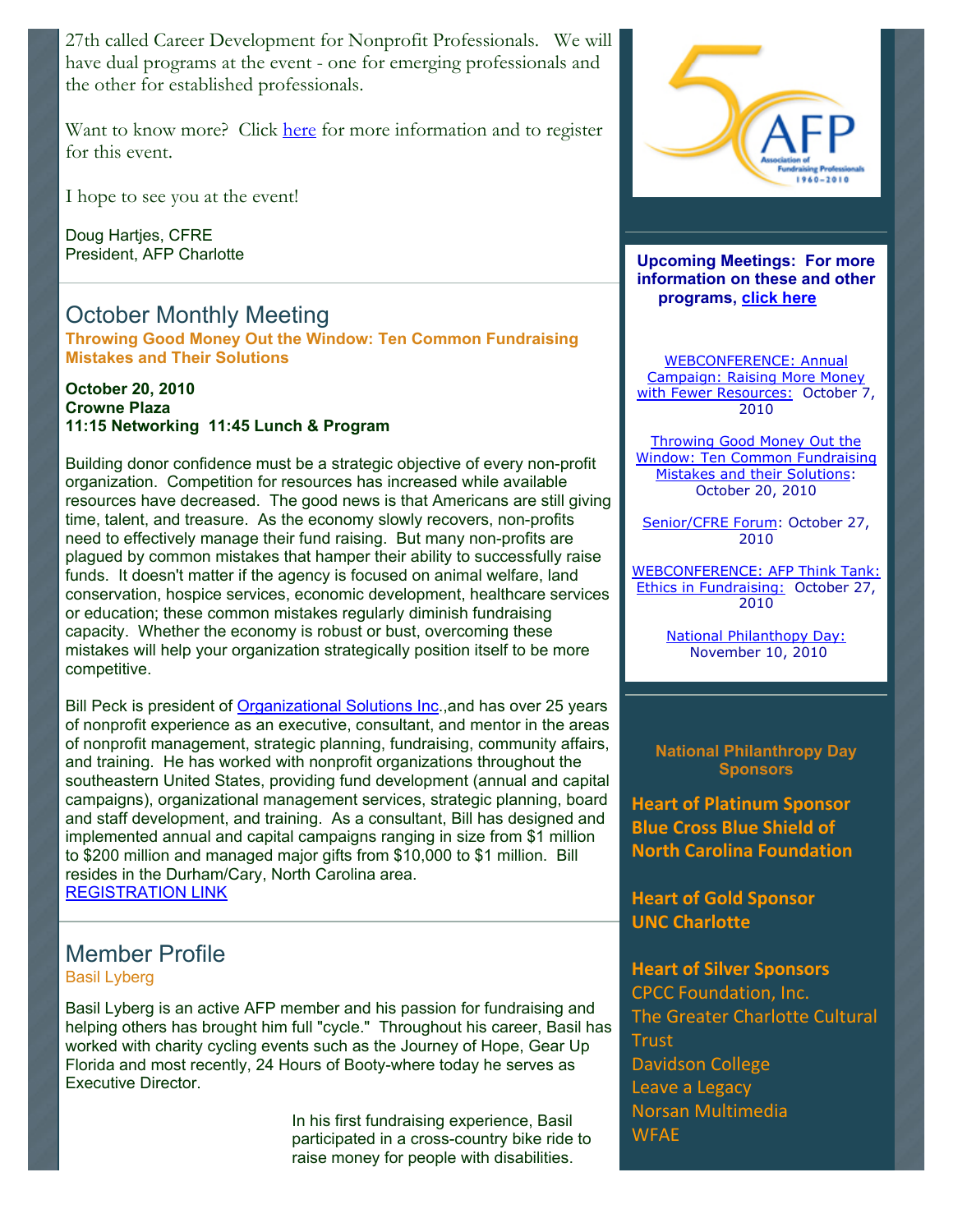

Basil Lyberg

Along with raising \$8,500 over two summers, Basil learned valuable lessons about the abilities of people with disabilities. After several years of leading the event management of cycling events, he transitioned to a full-time fundraising position as the Director of Development with Push America.

In his current role as Executive Director of 24 Hours of Booty, Basil and his team have expanded to the Washington, D.C. and Atlanta markets, and they are preparing to add new cities in 2011 and 2012. His experiences in fundraising and event management have enabled him to take on the challenge of expanding the 24 Hours of

Booty footprint, while making sure the Charlotte event remains a first-class experience for its riders.

When Basil first became an AFP member, it was to help Push America transition development efforts from a corporate base to an individual donor base. Basil says the monthly meetings were instrumental in reinforcing his training, keeping him up to date on topics of the industry and helping implement some strategies to achieve better results. Currently, Basil is involved with the AFP marketing committee, primarily to help with the chapter's social media efforts.

Basil is a family man, with a three year old daughter, Emma and a baby boy on the way. This Thanksgiving, Basil says he's looking forward to "splitting his time between diaper duty and Dora the explorer." Basil also enjoys sports, being outside and running.

For more information about 24 Hours of Booty, [click here.](http://www.24hoursofbooty.org/)

## AFP Board Training Available **Board Responsibilities**

The AFP Charlotte Past Presidents recently revised the AFP Board Training as a complimentary service to local nonprofits. The presentation is approximately 45 minutes long and focuses specifically on Board responsibilities. Our past presidents affinity group will be the exclusive providers of this service and nonprofits can contact **Beth Fischer** to schedule this service. The past presidents include:

Jim Kelley, CFRE Karen Beach, CFRE Cindy Clark, CFRE Vanessa Stolen, CFRE Stacy Sumner Jesso Nancy McEneny, CFRE Beth Fischer, JD, CFRE Mary Ellen Shuntich, CFRE Doug Hartjes, CFRE (Current President)

New Members **Welcome to our newest members:**

## **Other Sponsors** Lead Source Marketing Loftin & Company Printers

## 2010 Board

President Doug Hartjes, CFRE President, Make A Wish Foundation of Central & Western North Carolina

President-Elect Amy Tribble Director of Development, Council for Children's Rights

VP, Outreach/Diversity Jenni Gaisbauer, CFRE Senior VP of Development, Levine Museum of the New South

VP, Member Services Michelle Hamilton, CFRE Development Officer, Crisis Assistance Ministry

VP, External Relations Armen S. Boyajian Director of Leadership Giving, Catholic Diocese of **Charlotte** 

VP, Professional Advancement Todd W. Hartung, Jr. Director of Advancement, Cannon School

**Secretary** Jamie Hayes, CFRE Director of Development, Presbyterian Hospital Foundation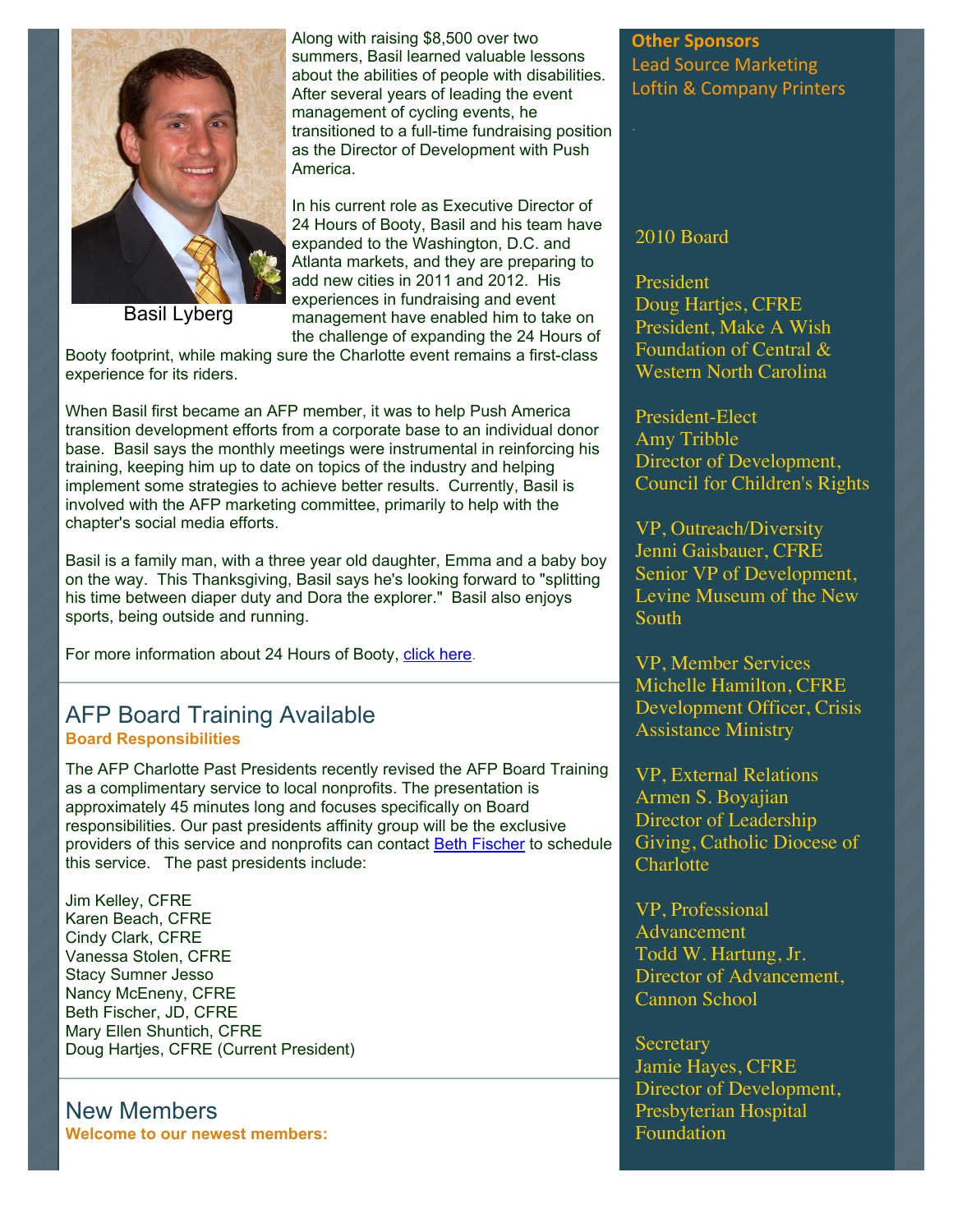AFP-Charlotte welcomes the following new members:

**Shelly Marie Biby**, Development Coord, The NASCAR Foundation Tammie F. Boyd, Senior Directorr, Advancement Services, University of North Carolina **Shannon W. Hames, Development Director, Right Moves for Youth** 

For more info about AFP membership please contact **[Michelle Hamilton](mailto:mhamilton@crisisassistance.org)**, 704-227-2795

# 2010 National Philanthropy Day

#### [REGISTER NOW](http://www.afp-charlotte.org/rsvp_details.html?id=2925)

Wednesday, November 10, 2010



National Philanthropy Day®

AFP Charlotte will host the 19th Annual National Philanthropy Day Awards luncheon to be held on Wednesday, November 10, 2010. Networking will begin at 11:15 a.m., and the luncheon will start at 11:45 a.m. to 1:00 p.m. at the Ritz Carlton, Charlotte. The ceremony will honor community members who change the world with a giving heart.

Awards are to be given in ten categories including Outstanding Philanthropic Small Business, Outstanding Philanthropic Organization, Outstanding Philanthropist, Outstanding Legacy, Outstanding Volunteer Fundraiser, Outstanding Emerging Philanthropist, Outstanding Student Philanthropy, and Outstanding Professional Fundraising Executive, and Outstanding Champion of Diversity. [See 2010 Award Winners](http://archive.constantcontact.com/fs051/1101610725496/archive/1103605995535.html)

[Register now](http://www.afp-charlotte.org/rsvp_details.html?id=2925) to attend this event as a sponsor or as an individual. For more information, contact Sharon Harringston at 704-687-0082 or [email her.](mailto:scharrin@uncc.edu)

# From AFP International

## **Top Story: [The Top 10 Mistakes in Fundraising Campaigns](http://guest.cvent.com/events/mproc.aspx?m=430a7965-b96f-4fbb-a008-e47141e32835&t=http%3a%2f%2fwww.afpnet.org%2fResourceCenter%2fArticleDetail.cfm%3fItemNumber%3d4610&s=The+%0d%0a++++++++++++++++++++++++++++++++++++++++++++++Top+10+Mistakes+in+Fundraising+Campaigns)**

Is your fundraising campaign fizzling? Whether you are stalled or just moving slower than you would like, there are some common mistakes that you can diagnose now before your campaign sputters to a stop. [Read more.](http://guest.cvent.com/events/mproc.aspx?m=430a7965-b96f-4fbb-a008-e47141e32835&t=http%3a%2f%2fwww.afpnet.org%2fResourceCenter%2fArticleDetail.cfm%3fItemNumber%3d4610&s=Read+%0d%0a++++++++++++++++++++++++++++++++++++++++++++++more)

*Related Resource: [AFP Hot Topic: Capital Campaigns](http://guest.cvent.com/events/mproc.aspx?m=430a7965-b96f-4fbb-a008-e47141e32835&t=http%3a%2f%2fwww.afpnet.org%2fbbtdetail.cfm%3fitemnumber%3d4018&s=AFP+%0d%0a++++++++++++++++++++++++++++++++++++++++++++++Hot+Topic%3a+Capital+Campaigns)*

## **[Do Donors Really Want More Data?](http://guest.cvent.com/events/mproc.aspx?m=430a7965-b96f-4fbb-a008-e47141e32835&t=http%3a%2f%2fphilanthropy.com%2fblogPost%2fDo-Donors-Really-Want-More%2f27115%2f%3fsid%3d%26utm_source%3d%26utm_medium%3den&s=Do+%0d%0a++++++++++++++++++++++++++++Donors+Really+Want+More+Data%3f)**

Donors crave more and better information about charities, information that will help them make smarter decisions about which groups they support. Is this a correct assumption? (*The Chronicle of Philanthropy*) [Read more.](http://guest.cvent.com/events/mproc.aspx?m=430a7965-b96f-4fbb-a008-e47141e32835&t=http%3a%2f%2fphilanthropy.com%2fblogPost%2fDo-Donors-Really-Want-More%2f27115%2f%3fsid%3d%26utm_source%3d%26utm_medium%3den&s=Read+%0d%0a++++++++++++++++++++++++++++more)

Treasurer Jennifer Sheely Vice President of Development, Holy Angels Foundation, Inc.

Past President Beth Fischer, JD, CFRE Director of Principal Gifts, UNC Charlotte

Programs Tamara Brainerd, CFRE Vice President, Operations, Junior Achievement of Central Carolinas

**Legislative** Linda Breen Director of Philanthropy, College of Education, UNC **Charlotte** 

**Mentoring** Ben Mohler Director of Philanthropy and Development, UNC Charlotte

National Philanthropy Day Chair Sharon Harrington, JD Director of Development, College of Liberal Arts & Sciences, UNC Charlotte

NC Philanthropy Conference Chair Shannon Hinson Director of Individual Giving, Thompson Child & Family **Focus** 

Senior Forum Patton McDowell Patton McDowell & Associates, LLC

**Scholarships** Kelly Lynn Director of Development &